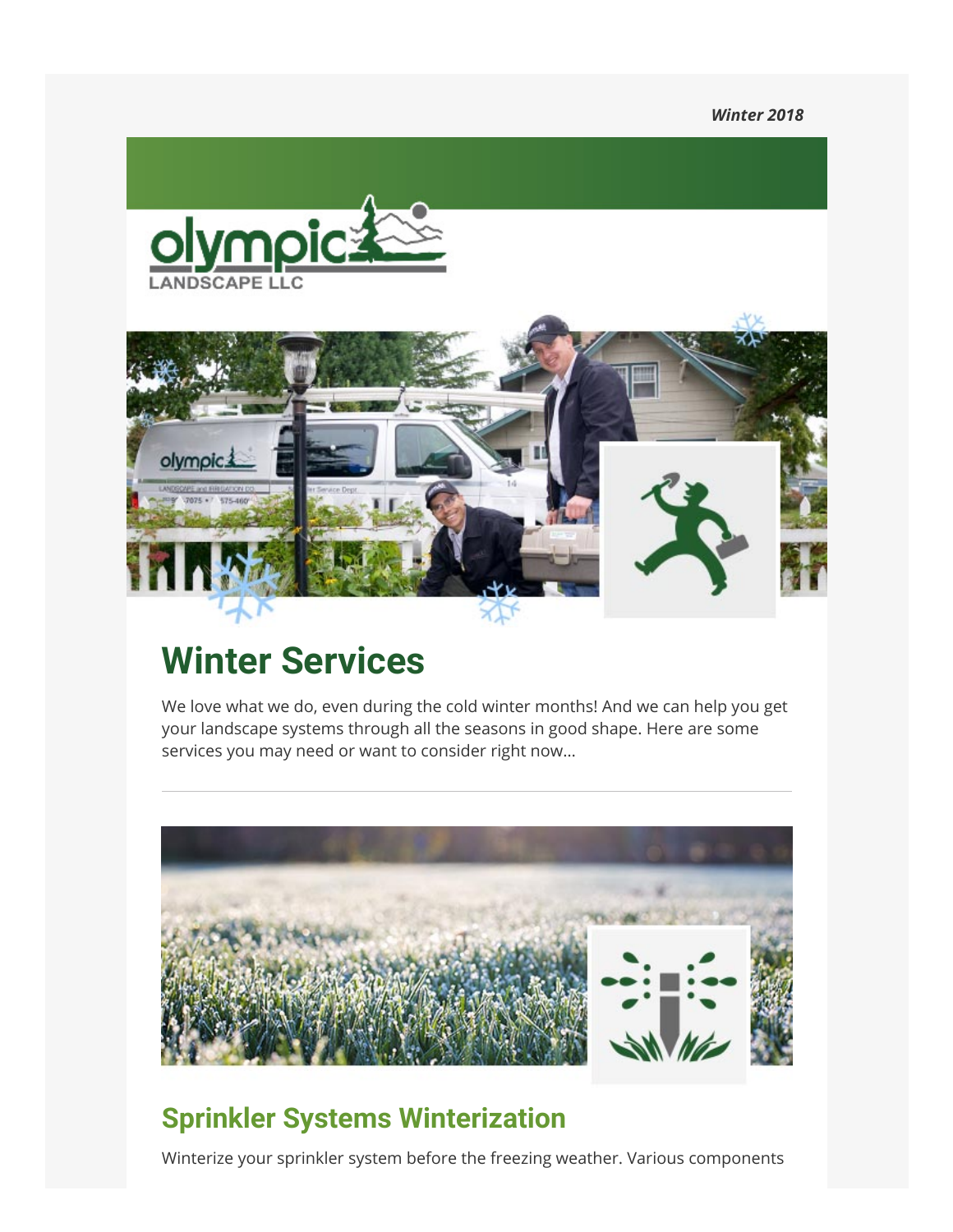within your system can freeze and break during sustained freezing spells if the lines are full of water. Normally this isn't a problem until mid to late December. We may have some frost before then but that is unlikely to hurt your system.

You can call us for advice or to provide this service.

#### REQUEST SERVICE



## **Small Works**

Small works is a division of construction that estimates single element landscape projects such as paver patio, retaining wall, lawn renovation, landscape drainage, and synthetic turf. We charge time & material for these projects and have a one day minimum on scope of work.

#### REQUEST SERVICE



### **Landscape Design**

**Fall/Winter is a great time of year to plan for a new landscape installation.**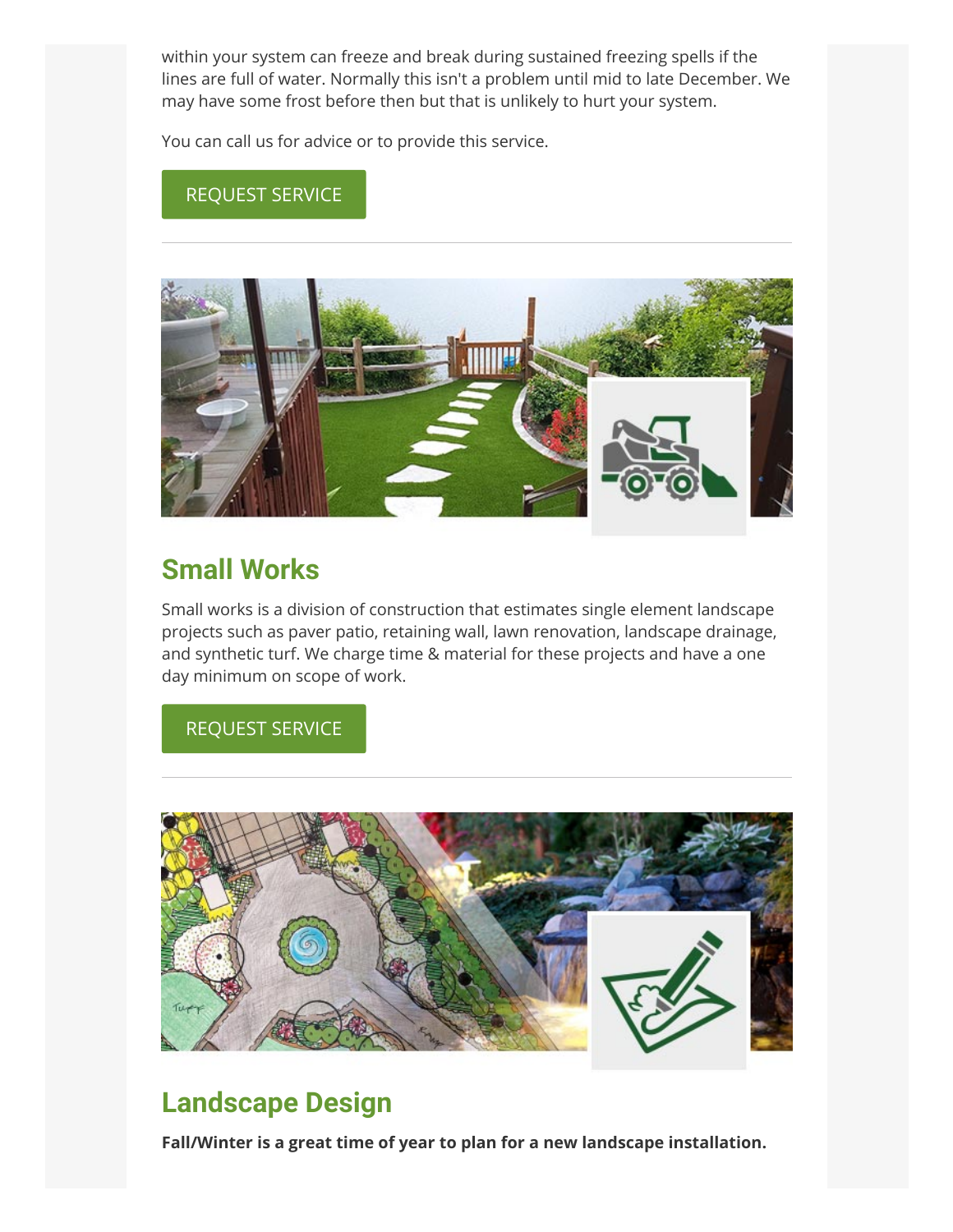A creative plan by our talented and seasoned **Landscape Design Team** is the pathway to an imaginative garden, as well as being an essential tool for budgeting landscape construction costs.

#### REQUEST SERVICE



## **Landscape Maintenance**

Residential or Commercial, Olympic can provide services weekly, bi-weekly, monthly or even to your own custom schedule. Some of the landscape maintenance services we provide are:

- **Mowing, Edging**
- **Trimming, Pruning**
- **•** Thatching
- **Reseeding**
- **Cleanups**

REQUEST SERVICE



# **Outdoor Lighting Service**

Our service includes checking and repairing/replacing the bulbs, wiring,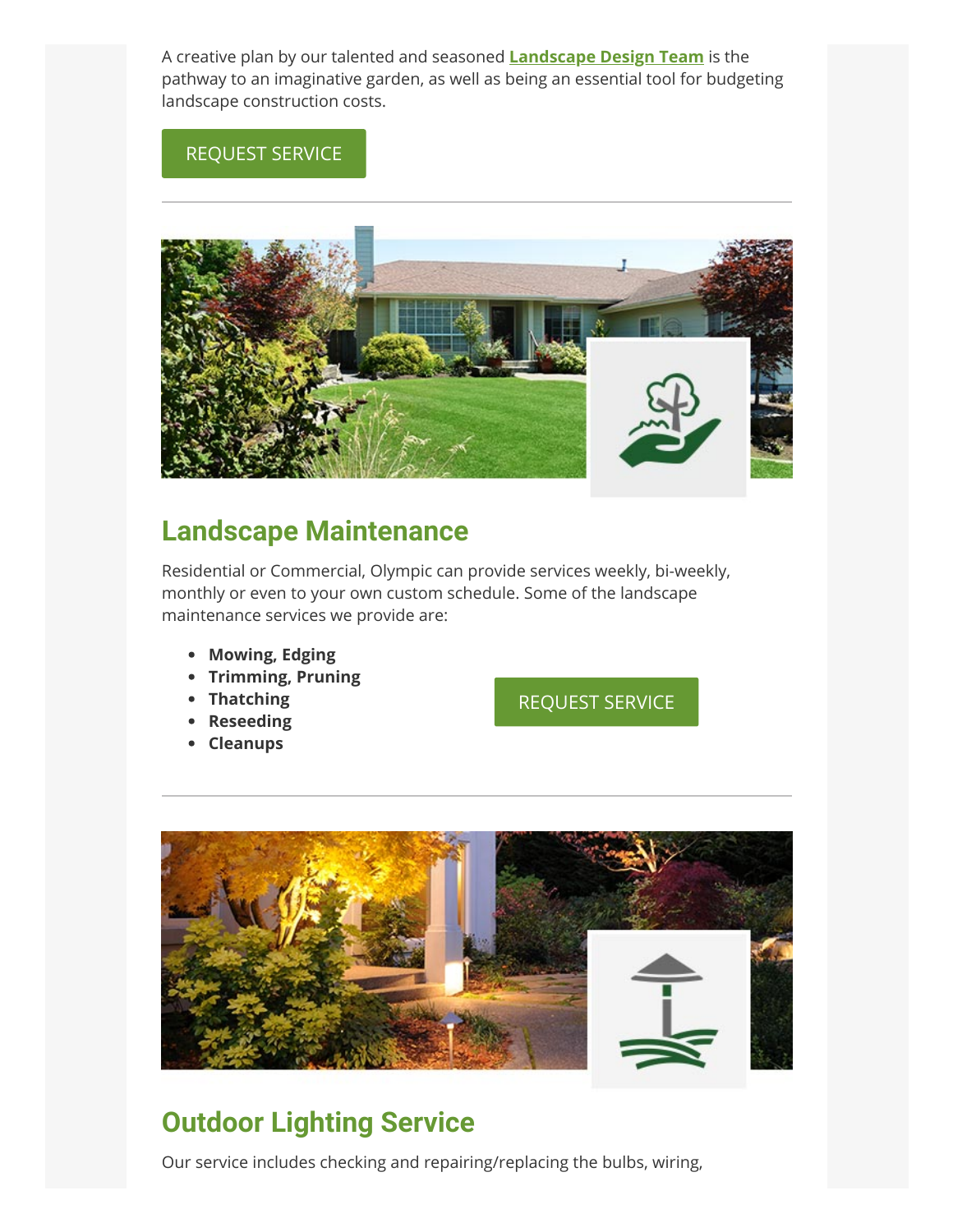connections and transformers and adding to existing lighting systems. Outdoor lighting provides security and enhances the landscape.

#### REQUEST SERVICE



# **Backflow Assembly Testing**

Olympic offers a complete testing service including backflow assembly maintenance and repair.

We perform only the test & repair required for compliance, in the most appropriate, economical, and professional manner.

#### REQUEST SERVICE



#### **Best Landscaper for 2019?**

Here we are again, hoping to be selected the Best Landscaper of South Sound for the 10th year in a row. You have helped make this possible by voting for us in the past. Will you do that again this year? Just follow the link below. You'll find us in the Home & Garden section. You may have to register but it's an easy deal. There are several other categories you can vote for as well, and it's kind of fun. *Thank you for your vote!!*

#### **Vote for the Best of South Sound 2019 here!**